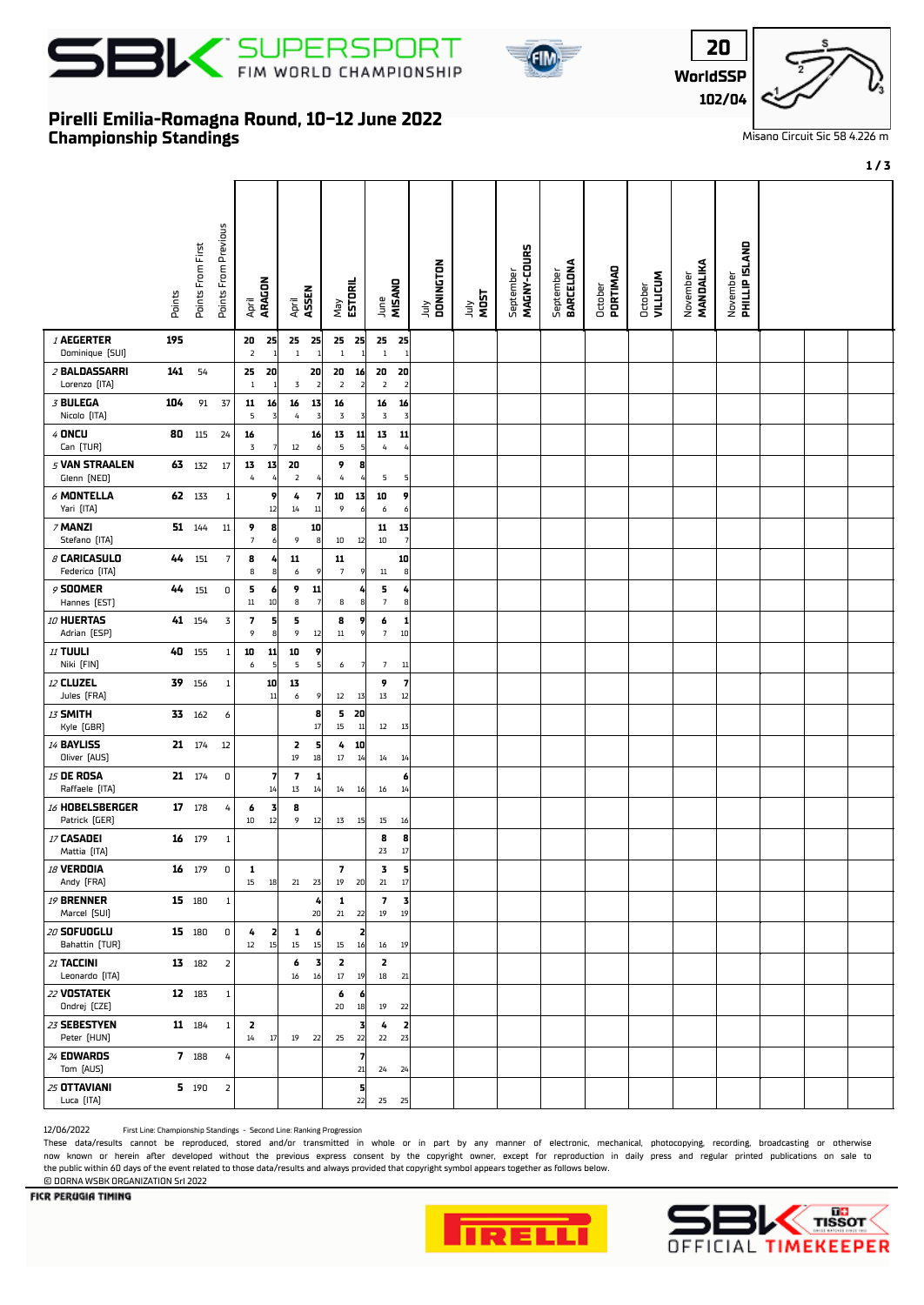





Misano Circuit Sic 58 4.226 m

**2 / 3**

## **Championship Standings Pirelli Emilia-Romagna Round, 10-12 June 2022**

|                               | Points       | Points From First | Previous<br>Points From | April<br><b>ARAGON</b> |    | April   | <b>ASSEN</b> | May<br><b>ESTORIL</b> |    | June    | MISAND | DONINGTON<br>ιη | <b>MOST</b><br>УInr | MAGNY-COURS<br>September | BARCELONA<br>September | PORTIMAD<br>October | <b>VILLICUM</b><br>October | MANDALIKA<br>November | <b>PHILLIP ISLAND</b><br>November |  |  |
|-------------------------------|--------------|-------------------|-------------------------|------------------------|----|---------|--------------|-----------------------|----|---------|--------|-----------------|---------------------|--------------------------|------------------------|---------------------|----------------------------|-----------------------|-----------------------------------|--|--|
| 26 ORRADRE<br>Unai [ESP]      |              | 5 190             | 0                       |                        |    | 3<br>18 | 2<br>19      | 21                    | 22 | 25      | 25     |                 |                     |                          |                        |                     |                            |                       |                                   |  |  |
| 27 BOOTH-AMOS<br>Thomas (GBR) | 4            | 191               | $\mathbf{1}$            | 3<br>13                | 16 | 17      | 20           | 23                    | 26 | 27      | 27     |                 |                     |                          |                        |                     |                            |                       |                                   |  |  |
| 28 JESPERSEN<br>Simon [DEN]   |              | $3$ 192           | 1                       |                        |    |         |              | 3<br>24               | 27 | 28      | 28     |                 |                     |                          |                        |                     |                            |                       |                                   |  |  |
| 29 SPINELLI<br>Nicholas [ITA] | $\mathbf{1}$ | 194               | $\overline{2}$          |                        |    |         |              |                       |    | 1<br>29 | 29     |                 |                     |                          |                        |                     |                            |                       |                                   |  |  |
| 30 CURRIE<br>Benjamin [AUS]   | $\mathbf{1}$ | 194               | 0                       |                        |    |         |              |                       | 28 | 29      | 29     |                 |                     |                          |                        |                     |                            |                       |                                   |  |  |

12/06/2022 First Line: Championship Standings - Second Line: Ranking Progression

These data/results cannot be reproduced, stored and/or transmitted in whole or in part by any manner of electronic, mechanical, photocopying, recording, broadcasting or otherwise now known or herein afer developed without the previous express consent by the copyright owner, except for reproduction in daily press and regular printed publications on sale to the public within 60 days of the event related to those data/results and always provided that copyright symbol appears together as follows below.

© DORNA WSBK ORGANIZATION Srl 2022FICR PERUGIA TIMING